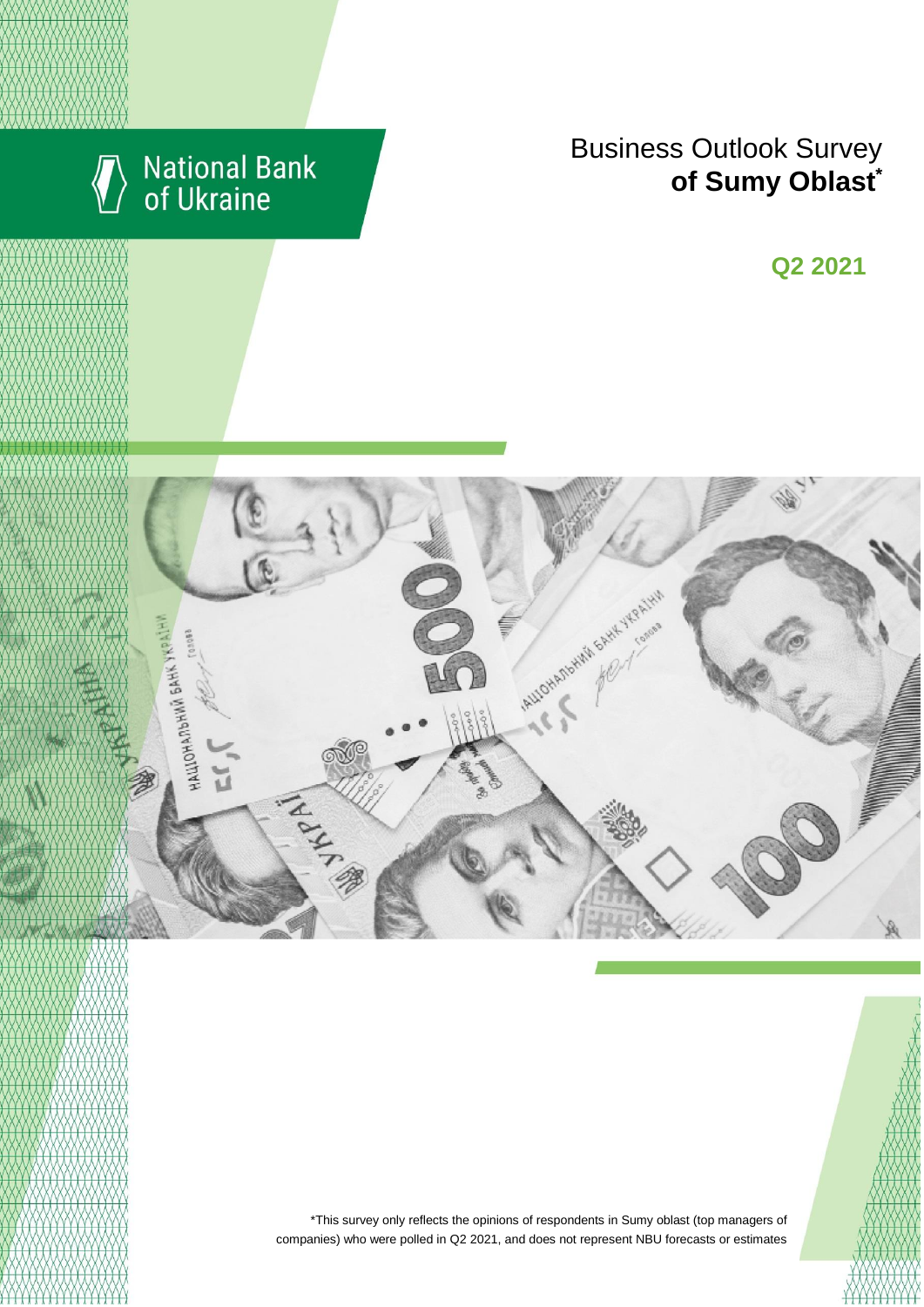**A survey of companies carried out in Sumy oblast in Q2 2021 showed that respondents expected that economic growth in Ukraine would remain at the current level. They also had positive expectations for the performance of their companies** over the next 12 months**.** Inflation and depreciation expectations weakened.

**The top managers of companies said they expected that over the next 12 months:**

- **the output of Ukrainian goods and services would remain unchanged:** the balance of expectations was 0.0% compared to 35.7% in Q1 2021 (Figure 1). Respondents across Ukraine expected that output would increase, the balance of responses was 15.9%
- **the growth in prices for consumer goods and services would decelerate:** 61.5% of respondents expected the inflation rate to be lower than 7.5% (compared to 28.6% in the previous quarter and 54.2% across Ukraine). Respondents referred to production costs as **the main inflation driver** (Figure 2)
- **the hryvnia would depreciate at a slower pace:** 50.0% of respondents (compared with 64.3% in the previous quarter) expected the hryvnia to weaken against the US dollar, the figure across Ukraine being 63.6%
- **the financial and economic standings of their companies would improve**: the balance of expectations was 25.0% compared with 42.9% in Q1 2021 and 18.3% across Ukraine (see Table)
- **total sales would grow:** the balance of responses was 30.8% (compared with 21.4% in the previous quarter) (see Table). Respondents also expected growth in external sales, but at a slower pace: the balance of responses was 16.7% (compared with 50.0% in Q1 2021). Across Ukraine, the balances of responses were 21.0% for each
- **investment in machinery, equipment, and tools would increase:** the balance of responses was 36.4% (compared to 14.3% in Q1 2021). At the same time, **investment in construction was expected to remain unchanged:** the balance of responses was 0.0% compared to (-15.4%) in Q1 2021. Overall, companies across Ukraine expected that investment would increase, the balances of responses were 16.9% and 6.4% respectively
- **staff numbers at their companies would remain unchanged**: the balance of responses was 0.0% (compared to (-14.3%) in the previous quarter). Across Ukraine, staff numbers were expected to decrease slightly, the balance of responses being (-1.0%) (Figure 4)
- **purchase prices would rise at faster pace then selling prices:** the balances of responses were 92.3% and 38.5% respectively (compared with 85.7% and 57.1% in Q1 2021) (Figure 6). Raw materials and supplies prices and weak demand (the impact of this driver was reported to have increased noticeably) were cited as the main selling price drivers (Figure 7)
- **per-unit production costs and wage costs per staff member would grow:** the balances of responses were 66.7% for each (compared with 61.5% and 64.3% respectively in Q1 2021) (Figure 4 and 6).

Companies named high raw material and supplies prices, the tax burden and weak demand as the **main drags on their ability to boost production** (Figure 5).

Respondents said that their **borrowing needs would remain unchanged** in the near future (such expectations have been reported three quarters in a row) (Figure 8). As in previous quarters, the respondents who planned to take out corporate loans opted only for domestic currency loans. Respondents said that lending standards had remained unchanged (Figure 9). Other funding sources were cited as the main deterrent to taking out corporate loans (Figure 10).

**All of the respondents said that they had encountered no difficulties in effecting transactions with funds deposited in bank accounts** (97.5% across Ukraine).

#### **Assessments of financial and economic standings as of the time of the survey** (Figure 3)

- **The current financial and economic standings of companies had improved significantly and were assessed as good:** the balance of responses was 7.7% compared with (-21.4%) in the previous quarter and 6.0% across Ukraine.
- **Respondents' finished goods stocks had decreased and were assessed at a level lower than the normal one:**  the balance of responses was (-20.0%) compared with (-10.0%) in Q1 2021.
- **Companies had a sufficient amount of unutilized production capacity to meet any unexpected rise in demand:** the balance of responses was 7.7% compared with 15.4% in Q1 2021.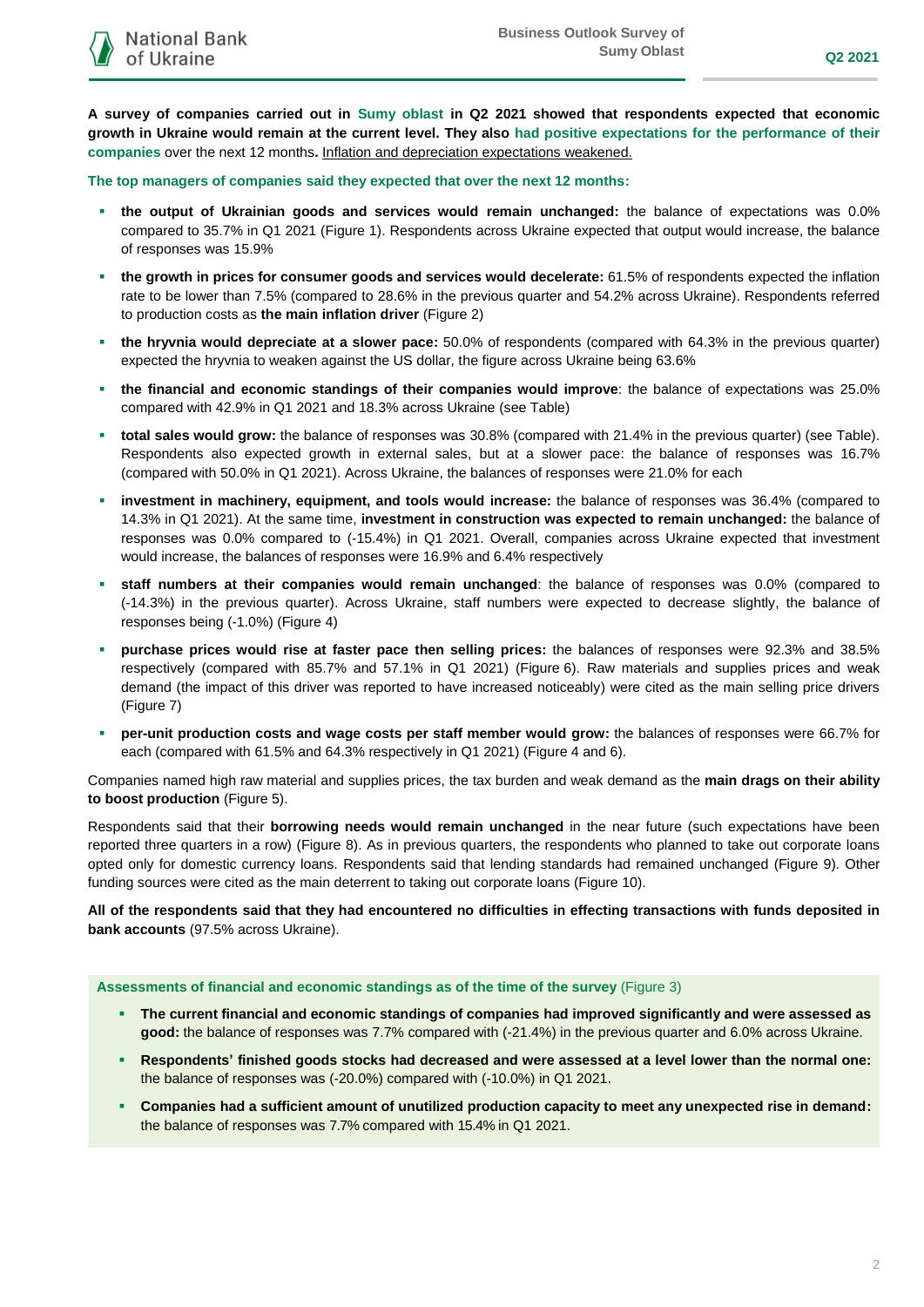#### **Survey Details1,2**



- Period: 12 May through 31 May 2021.
- A total of 13 companies were polled.
- A representative sample was generated on the basis of the agricultural sector.



## **Business Outlook Index for Next 12 Months in Terms of Oblasts<sup>3</sup> , %**

\*a quartile is the value of the BOI where an ordered sample is divided into four equal-sized subgroups \*\*a median is the value of the BOI in the middle of an ordered sampled where the sample is divided into two equal-sized subgroups

#### **Table. The Business Outlook Index of Companies in Sumy Oblast and Its Components**

| <b>Expectations over next 12 months for</b>   | Balances of responses, % |        |         |         |                   |
|-----------------------------------------------|--------------------------|--------|---------|---------|-------------------|
|                                               | Q <sub>2</sub> 20        | Q3 20  | Q4 20   | Q1 21   | Q <sub>2</sub> 21 |
| Financial and economic standings              | 14.3                     | 30.8   | 15.4    | 42.9    | 25.0              |
| <b>Total sales</b>                            | 7.1                      | 28.6   | 21.4    | 21.4    | 30.8              |
| Investment in construction                    | $-42.9$                  | $-7.1$ | $-28.6$ | $-15.4$ | 0.0               |
| Investment in machinery, equipment, and tools | $-14.3$                  | 0.0    | $-7.1$  | 14.3    | 36.4              |
| Staff numbers                                 | $-28.6$                  | $-7.1$ | $-7.1$  | $-14.3$ | 0.0               |

-

<sup>1</sup> This sample was generated in proportion to the contribution of each region and each economic activity to Ukraine's gross value added.

<sup>2</sup> Data for totals and components may be subject to rounding effects.

<sup>&</sup>lt;sup>3</sup> The business outlook index (BOI) is an aggregate indicator for expected business performance over the next 12 months. It is calculated using the balances of respondents' responses regarding changes in the financial and economic standings of their companies and future economic activity.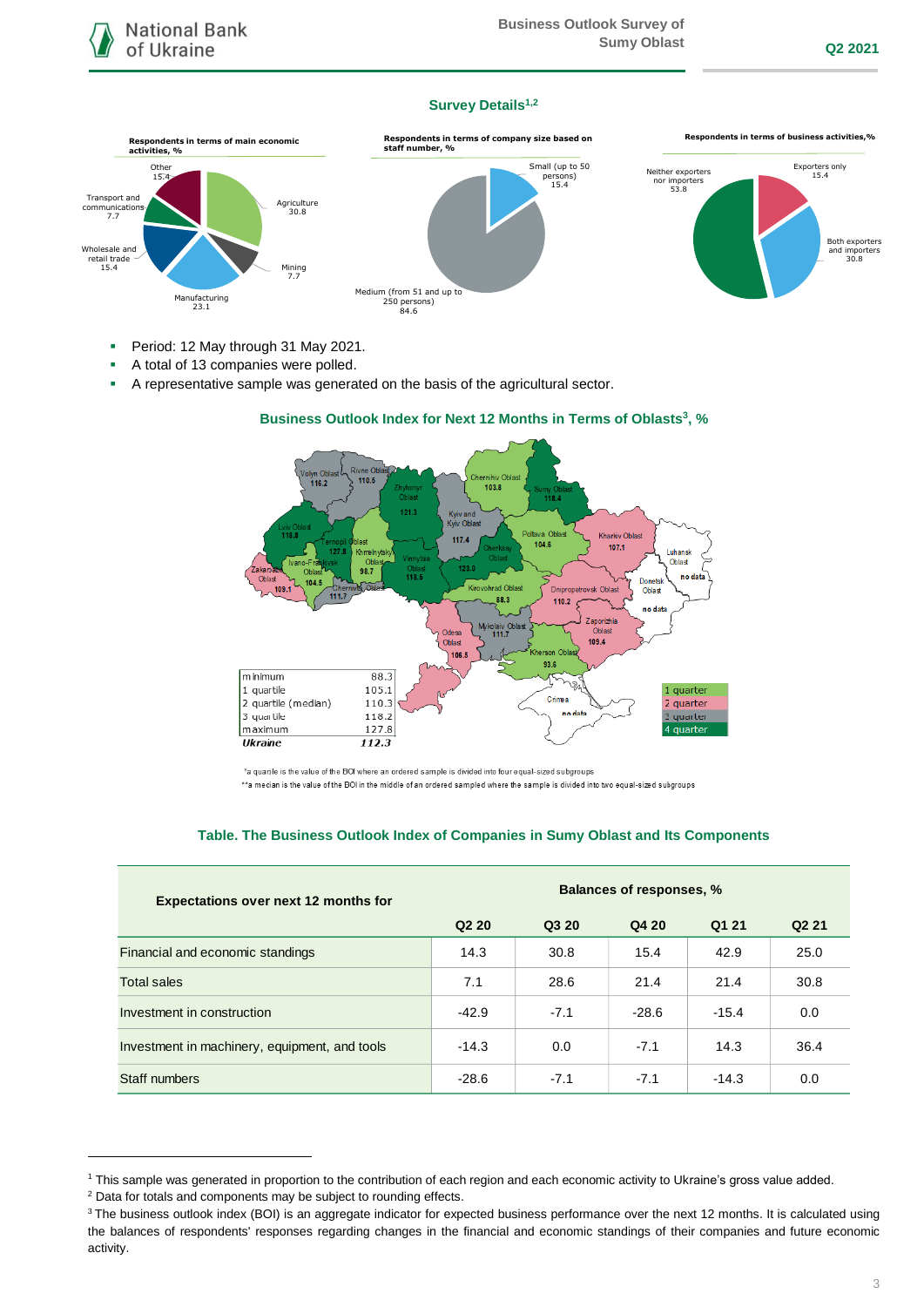

#### Figure 1 Figure 2



#### **Assessment of consumer price drivers, percentage of responses**



## Figure 3 **Figure 4**

**Companies' economic activity as of the time of the survey, balance of responses**



#### Figure 5 **Figure 6** Figure 6



**Staff level and wage cost expectations for next 12 months, balance of responses**





**Expectations of producer prices for next 12 months,**